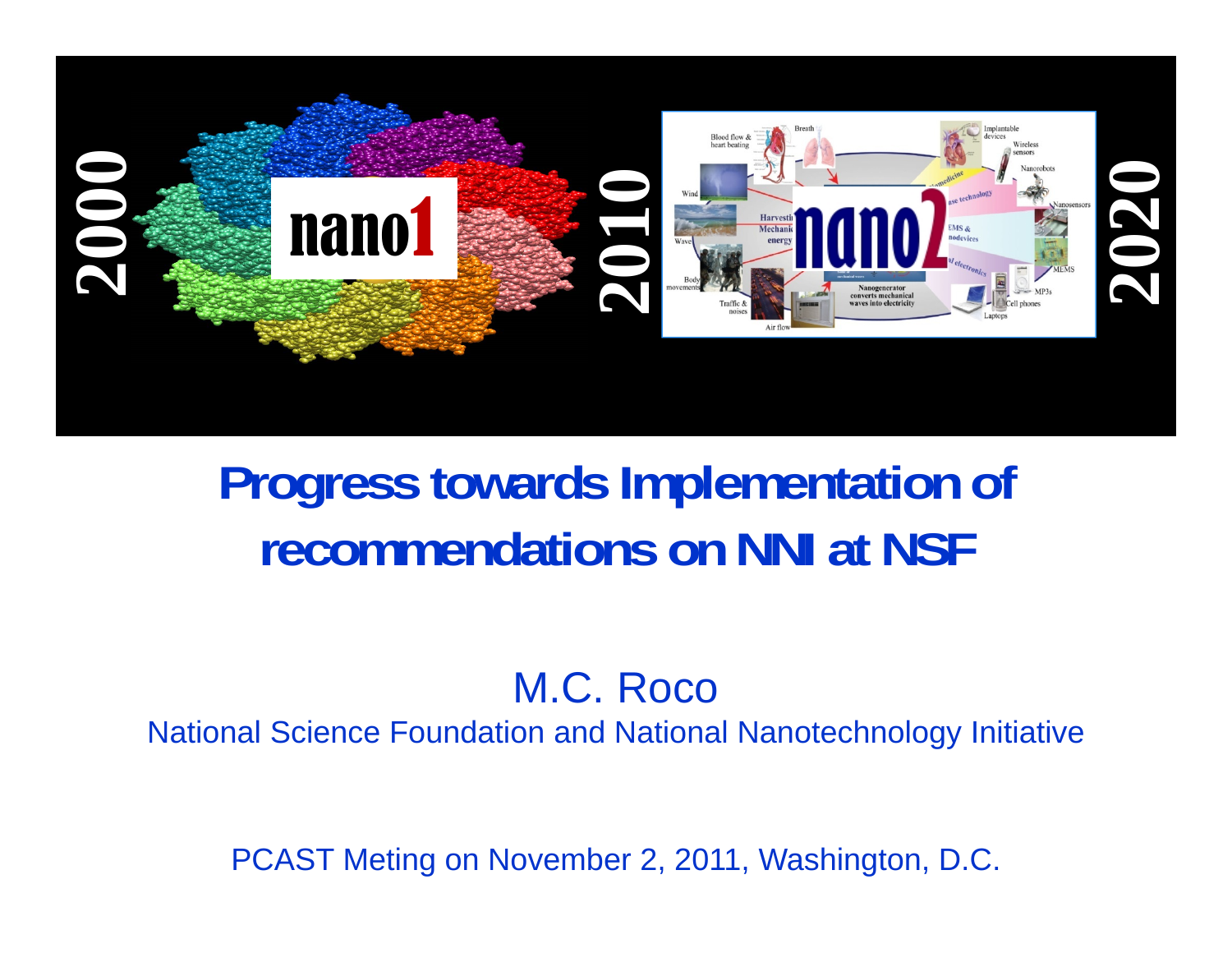# *NNI "signature initiatives" at NSF*

### **Sustainable Nanomanufacturing**

#### FY 2011: Program solicitation \$11.3M + core programs FY 2012: Request \$57.2M

### **Nanoelectronics for 2020 and Beyond**

FY 2011: Program solicitation with SRC \$20M + Core FY 2012: Request \$50M

## **Nanotechnology for Solar Energy**

FY 2011: Program solicitations, one with DOE + Core FY 2012: Request \$32M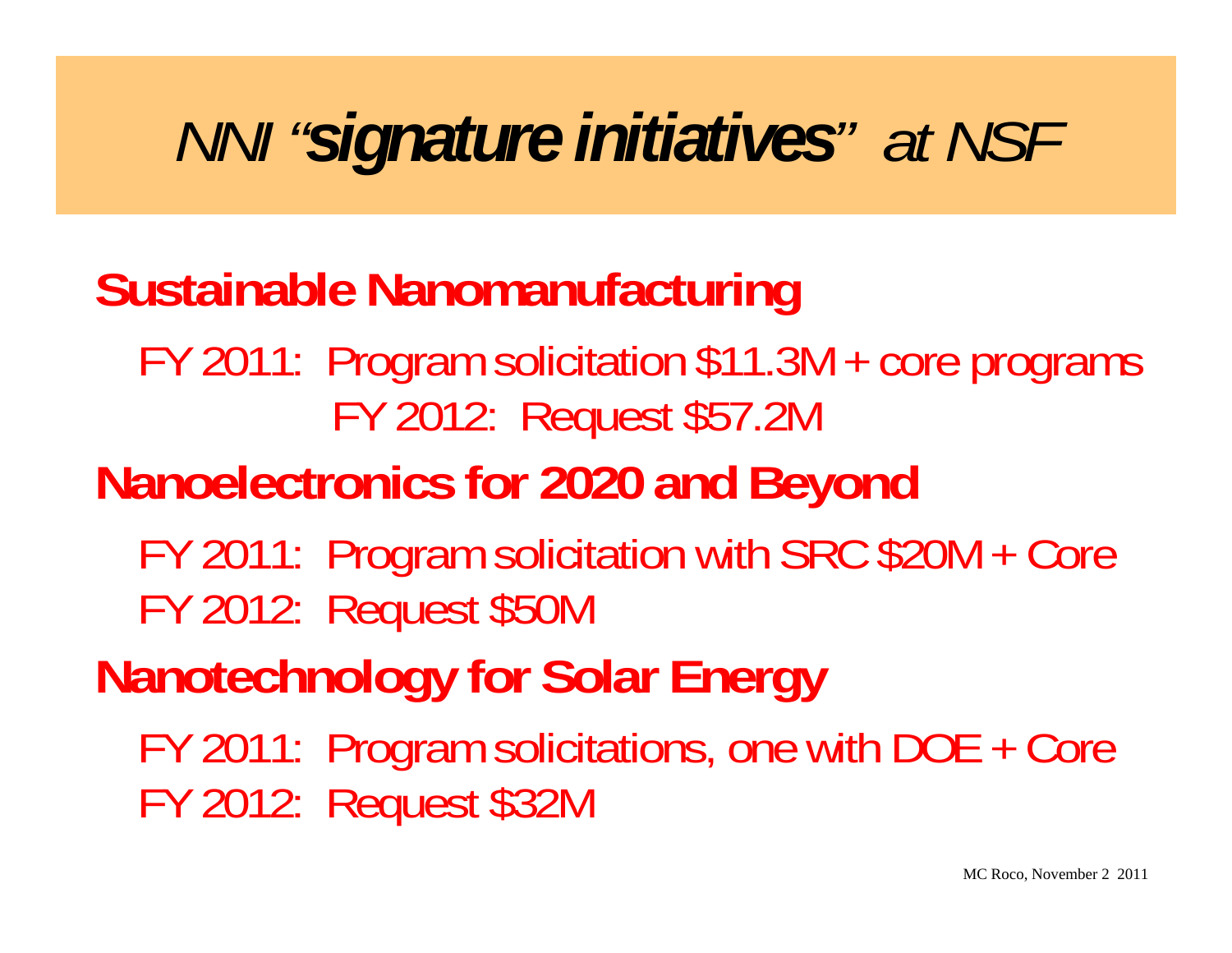

## Its core: Four Nanomanufacturing

 $N$ S $F$ **Center for Hierarchical Manufacturing and Center for Hierarchical Manufacturing and Center of Second Mass Amherst/ UPR/ MHC/Binghamton** 

- **Center for High-Rate Nanomanufacturing** Northeastern/ U. Mass Lowell/UNH
- Center for Scalable and Integrated Nanomanufacturing UC Berkeley/ UCLA/ UCSD/ Stanford/ UNC Charlotte
- **Center for Nanoscale Chemical-Electrical-Mechanical Manufacturing Systems** UIUC/ CalTech/ NC A&T

**Collaborations with: NIST, DOE labs, NIH, other agencies, industry and international organizations**



*Open-access network www.nanomanufacturing.org beta.internano.org*





Center for High-rate Nanomanufacturing



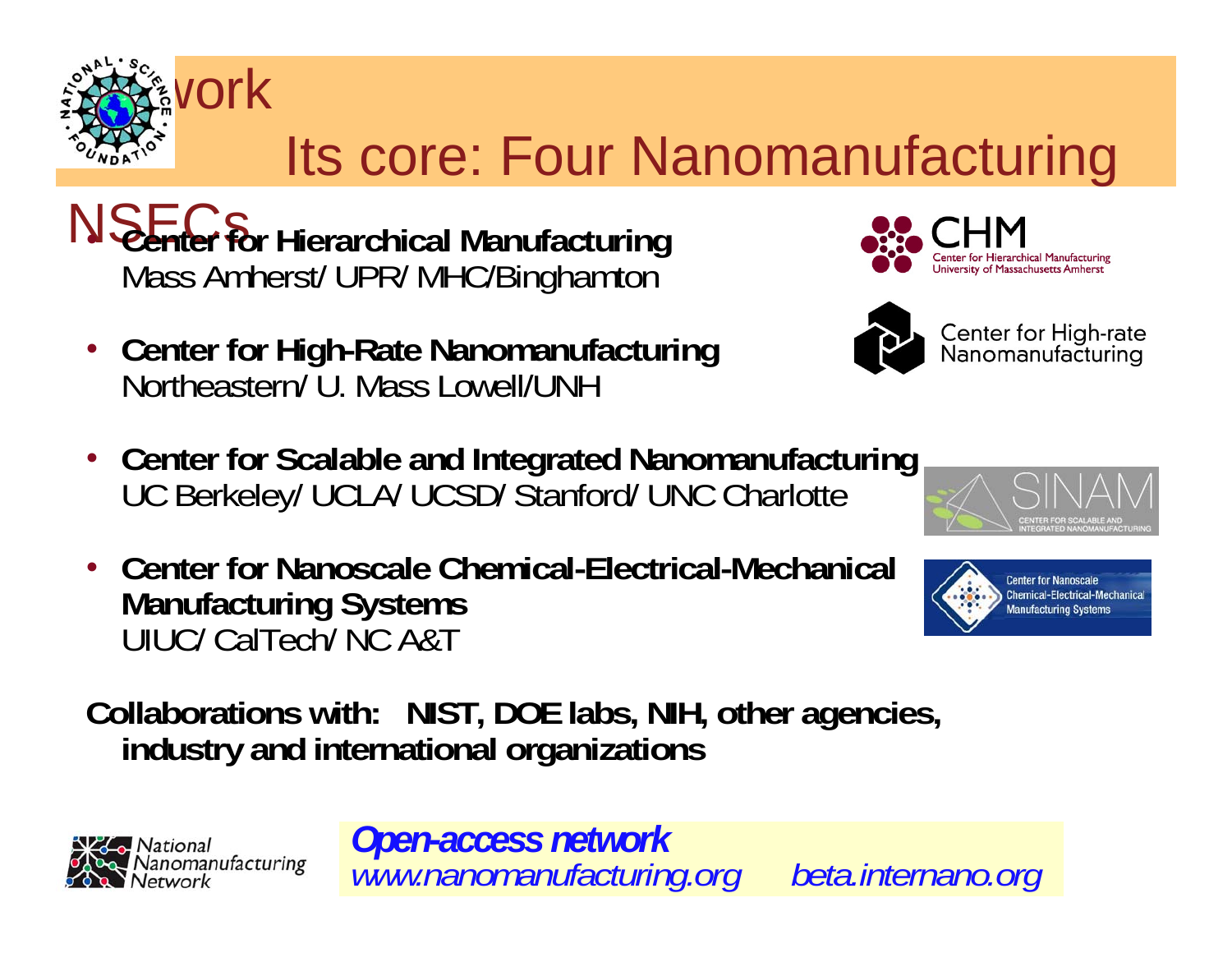

#### **NSF – discovery, innovation and education in Nanoscale Science and Engineering (NSE)**

**FY 2012 Budget Request \$455.9M** (~ 5,000 projects; >25 centers, >10,000 students)

| <b>Fiscal Year</b>             | <b>NSF</b> | <b>NIANU</b>   | % at NSF | $\%$ at NNI |                     |
|--------------------------------|------------|----------------|----------|-------------|---------------------|
| 2000                           | \$97M      |                |          |             |                     |
| 2001                           | \$150M     |                |          |             |                     |
| 2002                           | \$199M     |                |          |             |                     |
| 2003                           | \$221M     |                |          |             |                     |
| 2004                           | \$254M     |                |          |             |                     |
| 2005                           | \$338M     |                |          |             |                     |
| 2006                           | \$344M     |                |          |             |                     |
| 2007                           | \$373M     |                |          |             |                     |
| 2008                           | \$389M     | \$20.7M        | 5.50%    | 3.00%       |                     |
| 2009                           | \$397M     | \$21.9M        | 5.50%    | 3.80%       | $($505M$ with ARRA) |
| 2010                           | \$428.7M   | <b>\$21.4M</b> | 5.00%    | 4.40%       |                     |
| $\mathsf{C}\mathsf{P}$<br>2011 | \$412.1M   | <b>\$22.4M</b> | 5.40%    | 3.80%       |                     |
| Request 2012                   | \$455.9M   | <b>\$57.2M</b> | 12.60%   | 5.80%       |                     |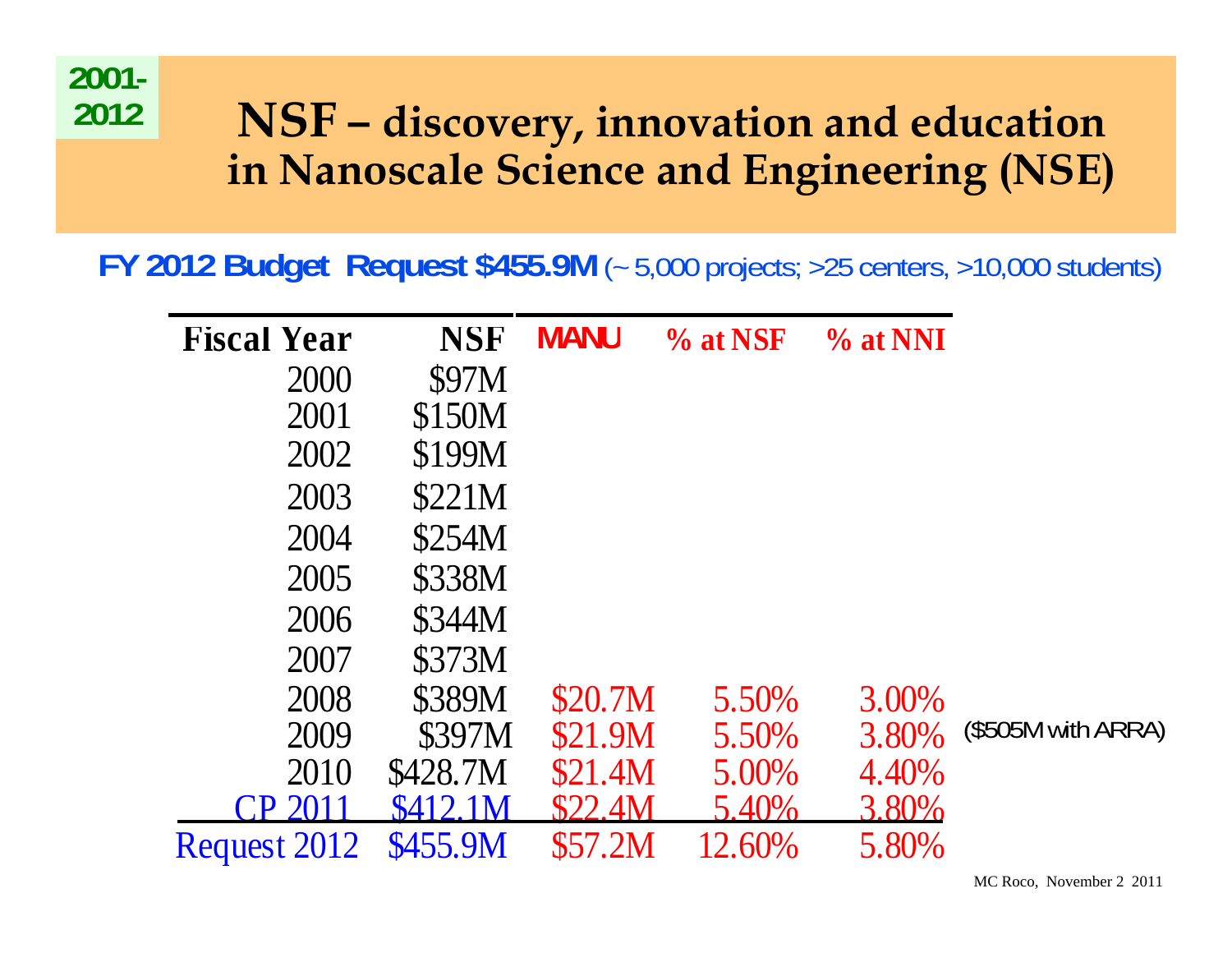#### **Nanoelectronics Research Initiative JRC NRI Funded Universities** (SIA, NSF, NIST)



**Over 30 Universities in 16 States**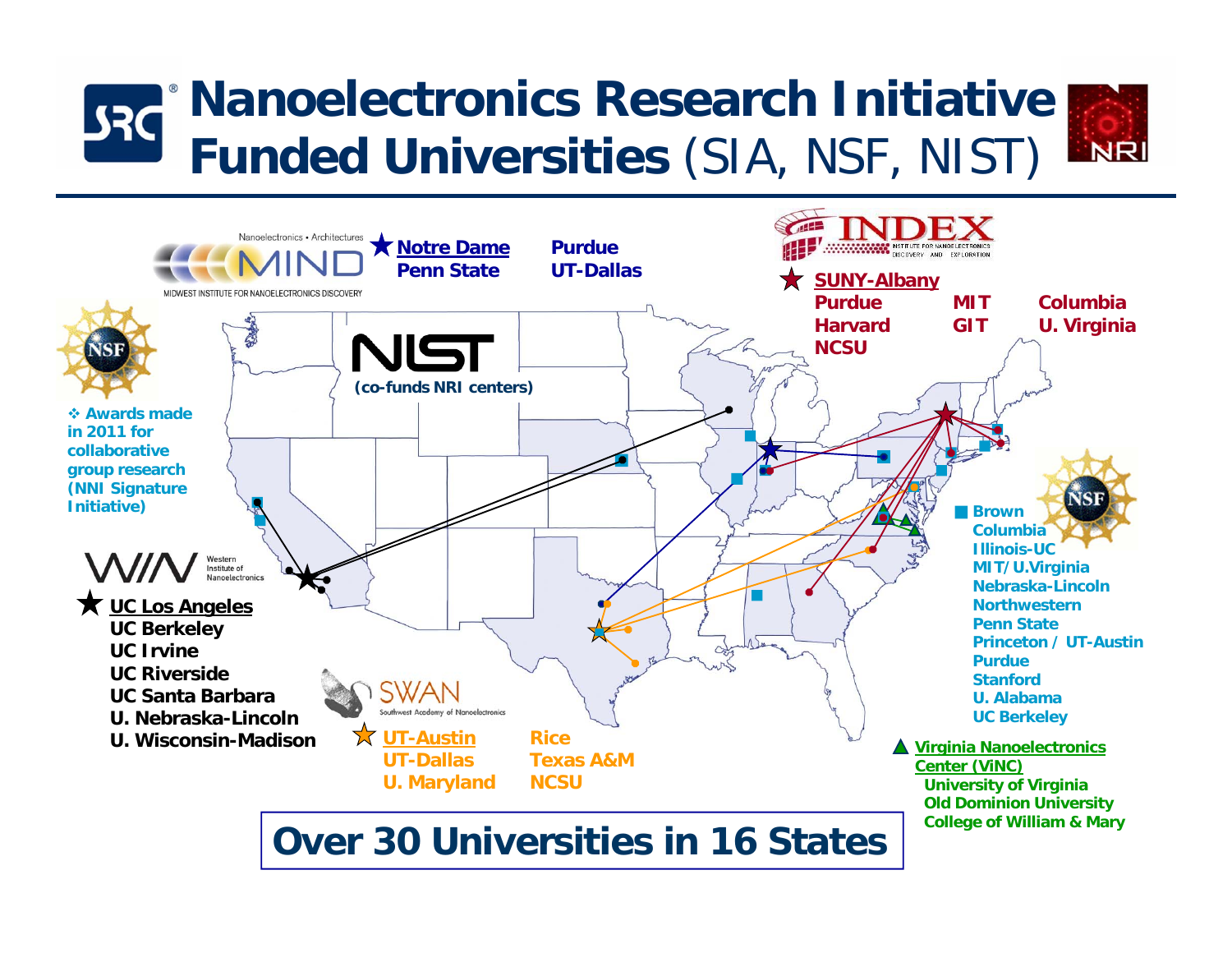# *Examples of other activities*

### **Nanos ystems En gineerin g Research Centers**  For 5 + 5 years (\$3-4 M/year per center)

**Environmental, Health and Safety (EHS)**  FY 2011: \$33.0M, includin g supplements to centers FY 2012: Request \$34.01M (7.5% of NSF NNI)

**Programs for interaction with industry**  GOALI, PFI, ARI, SBIR/STTR, Collaboration NRI …

**International study "Nanotechnology Research Directions for Societal Needs in 2020"**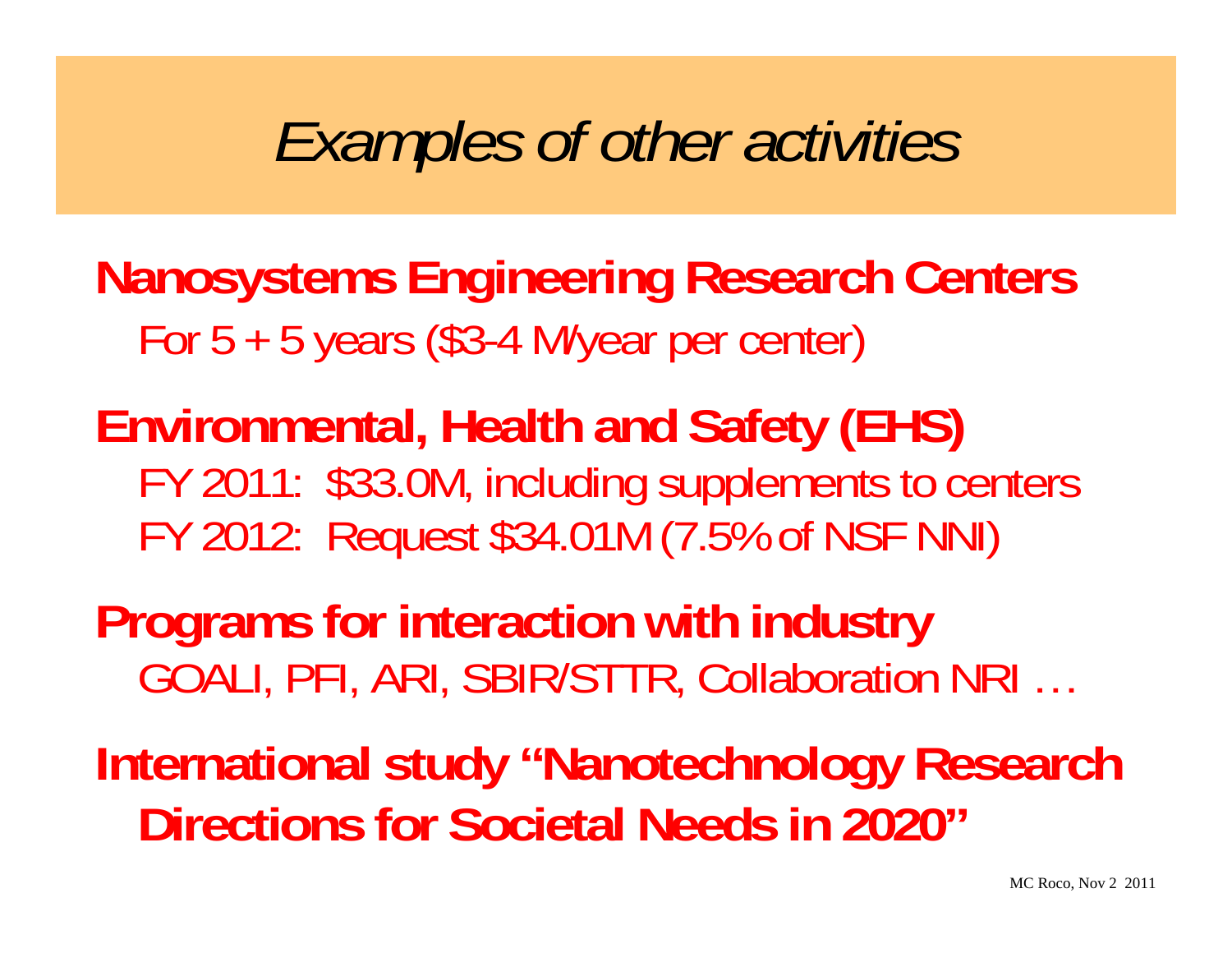# **Long-term nanotechnology research directions (2000-2020)**

**IWGN Workshop Report:** 

### **Nanotechnology Research Directions**

Vision for Nanotechnology in the Next Decade

Edited by M.C. Roco, R.S. Williams and P. Allylsatos

**1999**



**Kluwer Academic Publishers** 

**Nano1** (2000-2010) **nano2** (2010-2020)



Nanotechnology **Research Directions** for Societal Needs in 2020

**Retrospective and Outlook** 

Preliminary Copy

**2010**

 $\bigcirc$  Springer

**NSF/WTEC, www.wtec.org/nano2/**